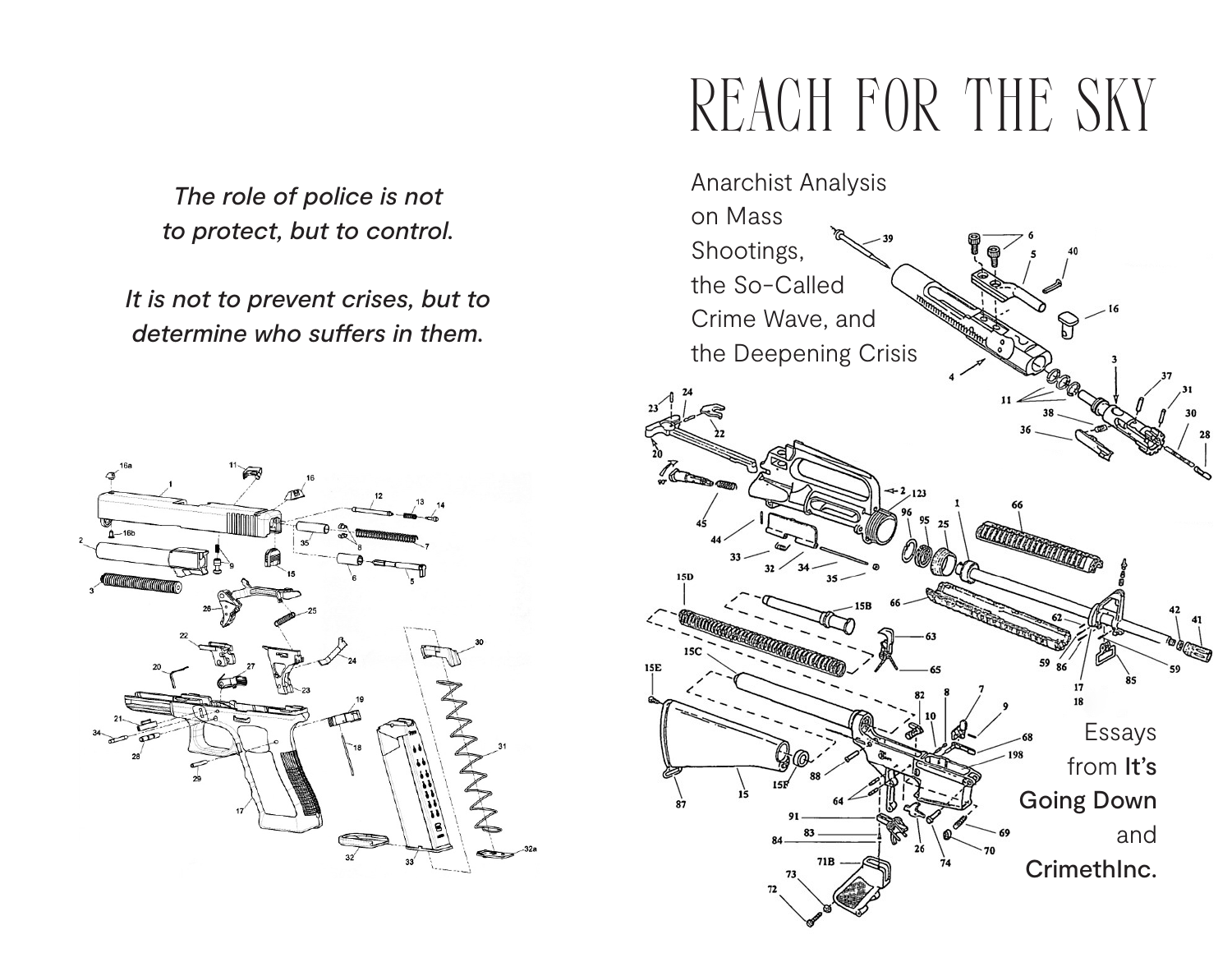"…[T]he gun homicide rate in US cities is likely to have increased by 35 to 40 percent from 2019 to 2020, which would be the biggest single-year increase on record. This was staggering, but we didn't see it getting widespread attention outside of the communities most directly affected, predominantly people of color, who have suffered most during COVID-19. Resources and attention are critical because we have a pretty good toolbox of interventions for curbing gun violence.

Those kinds of services have fallen off during the pandemic, which likely explains part of the violence rise. But we also need to be able to see how gun violence is highly concentrated in neighborhoods with high rates of economic deprivation, trauma associated with past violence and now COVID, and poor access to resources. They're also the most physically deteriorated and least conducive to community-building in shared spaces. We need to see that it's not a coincidence that all of these burdens fall overwhelmingly on people of color, especially Black people. Our cities are racially segregated from decades of public policy that overtly and covertly aimed to maintain white dominance."

Simply stated: the rise in gun violence predates both the pandemic and the George Floyd uprising – the fact that neoliberal legacy media has been ignoring it for years is of course not surprising, but the attempt to link it to anarchists and social movements for grassroots change; forces which are attempting to address the very inequalities leading to the rise in such violence, is clearly part of an organized smear campaign against social movements from below that would make grifters like Alex Jones on the conspiratorial Right beam with envy.

Not only are Portland anarchists and other assorted direct-action activists not responsible for the senseless violence and suffering in their city or its recent increase, they have consistently—physically and intellectually—been on the front lines fighting against it, in Portland and beyond. It's for this reason that they are targeted: in the form of police brutality, denunciations from upper-crust bureaucrats, and the outright lies of every pundit with a political axe to grind that seeks to grease the wheels of State repression.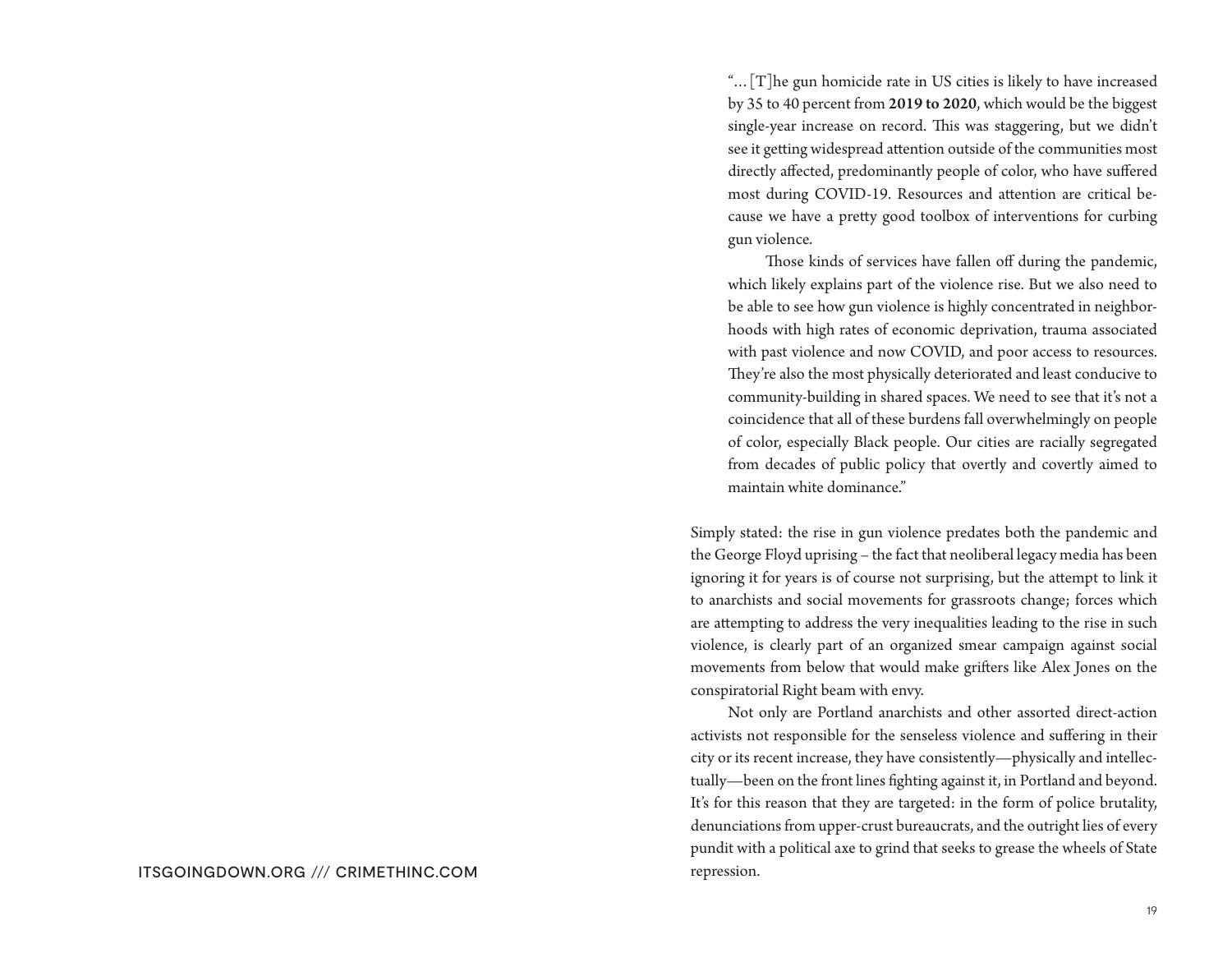than in the past even after protests died down by the fall.

Beyond the protests, many critics of the "defund the police" movement have tried to paint a straight line from police budget cuts in certain cities to the rise in murders. But few cities have actually cut their police budgets to any significant degree. Only about a dozen of the roughly 18,000 law enforcement agencies in the U.S. had reduced their police budgets by the fall. And many of the cities that did cut police budgets blamed revenue shortfalls caused by the coronavirus pandemic rather than demands from demonstrators."

Portland has real problems—gun violence is a real problem; its corrupt, racist, authoritarian police force and their two-faced enablers in its City Hall are real problems. But to smear anarchist resistance and the push to defund the police as contributing to that (without data) and to attempt to erase non-white anarchists in the process is particularly noxious. Shame on the *Post* for this.

Speaking of data, as the *New York Times* has reported, the major factors behind the increase in gun violence, (which soared well before 'Defund the Police' was a rallying cry), and has been exacerbated since the start of the pandemic, are the exact same forces of structural white supremacy and capitalist inequality and exploitation that anarchists have been fighting for centuries:

"Experts told *The Times* that the coronavirus has compounded the socioeconomic stressors that often give rise to gun violence, including poverty, unemployment, housing instability and hunger. In Kansas City, for example, my colleagues have reported that many recent shootings have seemingly had no clear rationale, often arising from petty arguments that devolve into violence. In many cases, economic hardship appeared to play a role. "The pandemic has exacerbated the root causes of gun violence," Michael Sean Spence, policy and implementation director at the nonprofit group Everytown for Gun Safety, told *The Times*. "What we're seeing is almost a perfect storm."'

To go even deeper, in an interview with *Boston University*, professor Jonathan Jay stated:

## REACH FOR THE SKY

Anarchist Analysis on Mass Shootings, the So-Called Crime Wave, and the Deepening Crisis

- 1 Their Guns Won't Protect You, but They Can Get You Killed
- 2 Militarized Law Enforcement Isn't Protecting Us From Mass Shooters
- 3 Washington Post Echoes Trump in Falsely Claiming Protests Connected to Rise in Gun Violence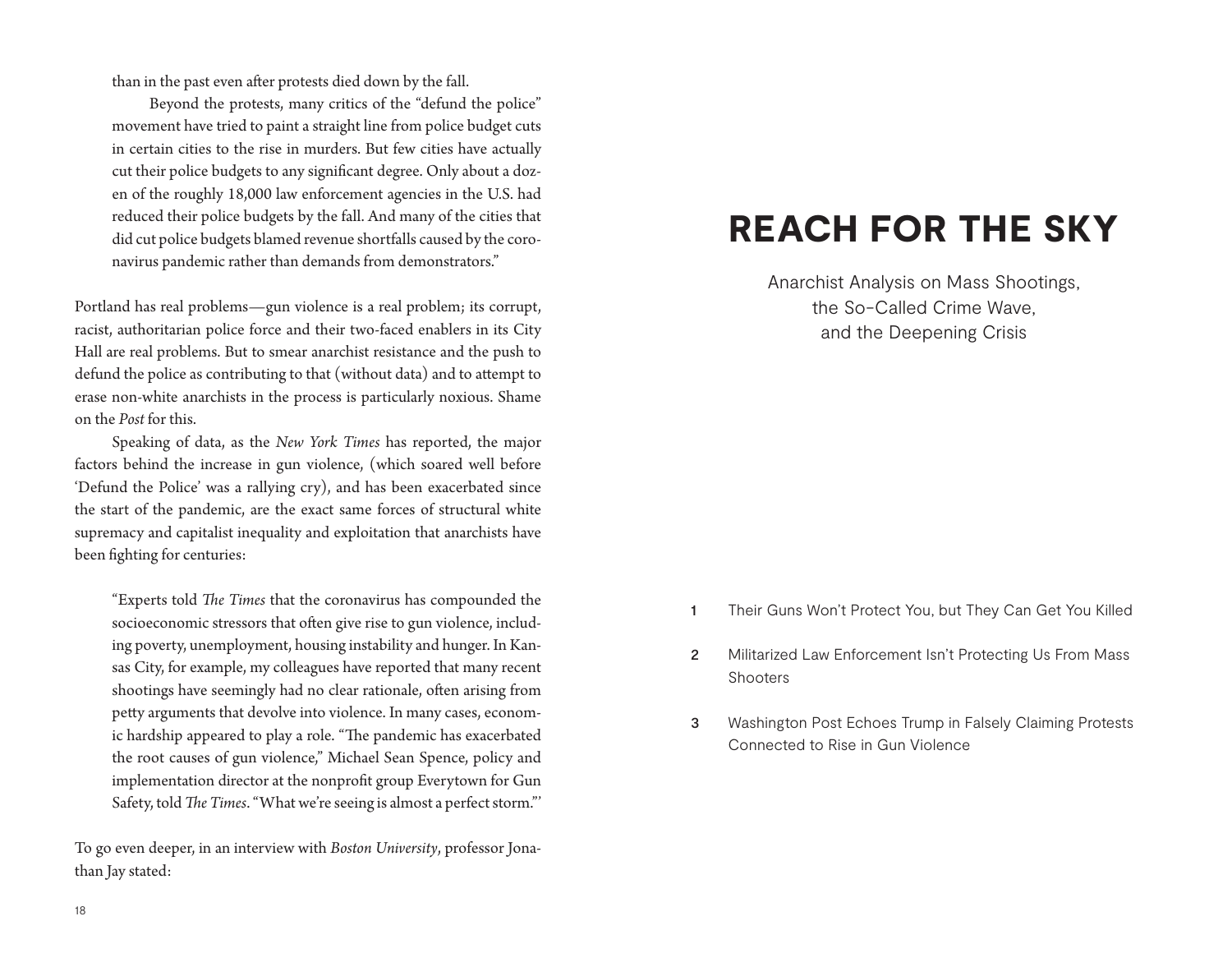brutality, white supremacists and fascism over past decades.

This is willful erasure of the many, many Black, Latinx, Indigenous and Asian anarchists (and direct resisters more broadly) in Portland and throughout the Americas and the world—and a well-worn establishment smear tactic against dissidents, closely related to that of so-called "outside agitators," which was frequently used to try to discredit the Civil Rights movement, dismiss the agency of non-white people, and discourage multi-racial solidarity.

Wilson's piece also tries to link the push by some activists to defund the police with an increase in gun violence, when data from cities across the US over the past year shows that whether a given city increased or decreased police spending, this had no direct correlation to whether violent crime increased or decreased or to what extent.

As *Salon* wrote:

"…[D]ata shows that Republican-led cities and even those that increased police budgets have experienced similar spikes…data compiled by crime analyst Jeff Asher from 51 cities shows that the murder rate in Democratic-led cities increased 36.2% through the fall, while the murder rate in Republican-led cities spiked by a virtually identical 35.6%.

Homicides were already on the rise by the time protests erupted in late May. A preliminary FBI report found that homicides were up by about 15% between January and June. A report from the Council on Criminal Justice showed that homicides were up 25% in 27 major cities between April and June from the previous three years. The latter report did find a brief spike in homicides immediately following the protests, as officers pulled back patrols or were reassigned to police protests, took extended leave or early retirement, and solved far fewer crimes. But that was not a significant factor overall, ultimately amounting to "fewer than one additional death in each [of the cities tracked]" per day, with most of the increase taking place in Chicago, wrote Weihua Li, a data fellow at The Marshall Project. In fact, Chicago had increased its police budget in eight consecutive years ahead of the spike and has nearly tripled its per capita police spending over the last six decades. Homicides remained far higher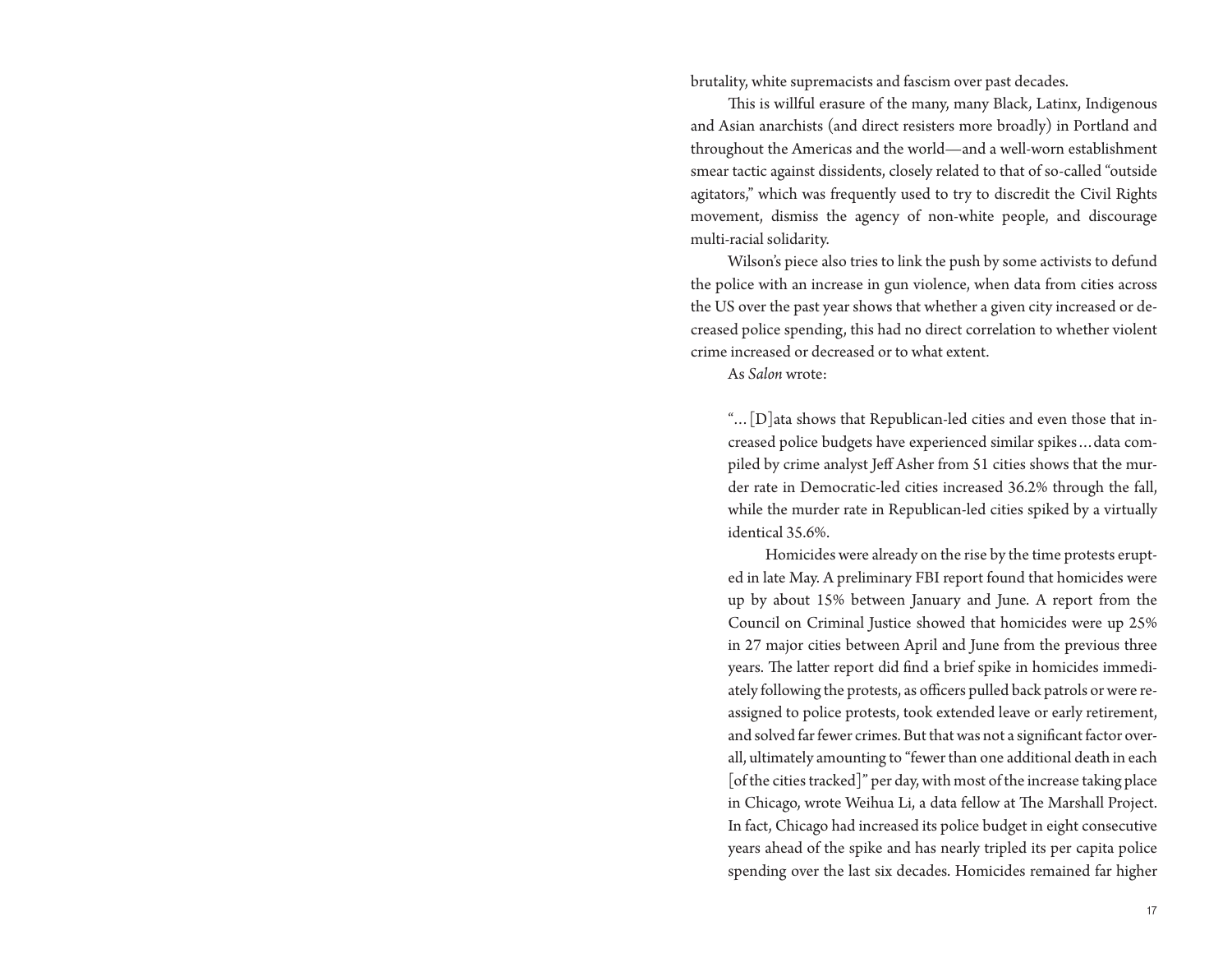Last year, Farah Stockman of the *New York Times*, after reaching out to local activists who pushed back against her narrative, used an out of town far-Right conspiracy theorist, Jeremy Lee Quinn, a former YouTube comedian, as the main source to push false conspiracy theories about anarchists in Portland supposedly derailing the Black Lives Matter movement. Since the opinion piece appeared, Quinn has gone on to push further conspiracies about the attempted pro-Trump coup on January 6th, which he attended and filmed. Quinn claims that the 6th was partially instigated by 'Antifa' and inspired by "anarcho black bloc tactics which have origins in West Berlin in 1982 & Seattle 1999." In numerous editorials on far-Right websites, Quinn would downplay the violence on January 6th, along with the role of far-Right, militia, and white nationalist groups in the storming of the capitol, writing: "Are these fringe outliers truly representative of the wider mass? We could ask the same of the left." Such conspiratorial talking points have gone on to form the backbone of the Republicans opposition to an inquiry into the January 6th attempted coup, while Trumpian forces openly call for a military dictatorship.

Although one would hardly know it from the lack of coverage in the neoliberal press, anarchists have been involved in everything from organizing the first labor unions in fast-food restaurants in the area, providing mutual aid in the wake of the COVID-19 pandemic and to those displaced by recent fires, fighting to save old-growth forests, and being on the frontlines of struggles against the far-Right and ICE. This is to say nothing of the dedication that anarchists – in particular young folks, have had in the face of non-stop police and State violence that has led to multiple hospitalizations, activists disappeared by federal troops, and people being exposed to chemical and projectile weapons on a mass scale. Is it any wonder why in the aftermath of the Derick Chauvin trial, Rodney Floyd, the brother of George Floyd thanked protesters in Portland specifically for demonstrating non-stop; acknowledging that this pressure on the street pushed the State to make concessions.

Further, Wilson directly claims that anarchists in Portland—and implies that anarchists more broadly—are "mostly White" (capitalization: the Post's). Their source on this? Literally just Portland's mayor and chief of police, both of whom are highly opposed to and have been embarrassed by Portland anarchists' morally consistent direct resistance against police

### THEIR GUNS WON'T PROTECT YOU, BUT THEY CAN GET YOU KILLED

Why Neither Policing nor Gun Control Will Suffice to Stop the Shootings

Neither Republican calls for more guns and policing nor Democrat demands for more gun control can put an end to the epidemic of mass shootings in the United States. The problem runs deeper than either of these approaches can address.

A week and a half after an 18-year-old white supremacist murdered ten Black people in a mass shooting in a Buffalo supermarket, another 18-year-old killed nineteen children and two teachers at a school in Uvalde, Texas attended by predominantly working-class and Latino/Latina students. The husband of one of those teachers subsequently died of a heart attack brought on by grief.

The town of Uvalde budgets almost half a million dollars for school security and monitoring services, augmented by \$69,000 from the Texas state government for metal detectors, barriers, security systems, "campus-wide active shooter alarm systems," and the like. Despite receiving almost 40% of the city budget and an additional half a million dollars of state grant money, the Uvalde police dragged their feet for an unusually long time during the massacre while parents begged them to do something.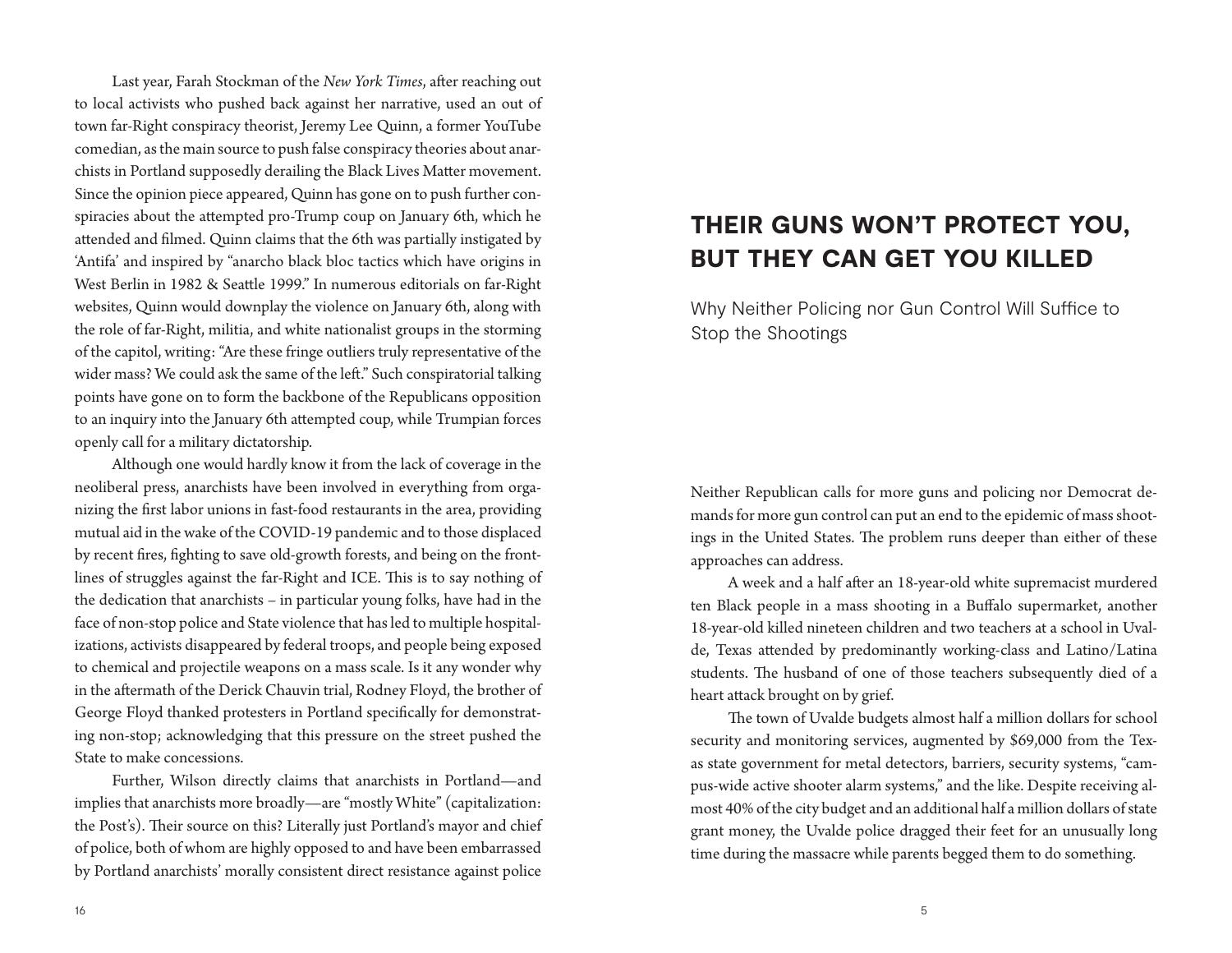As anarchists have documented, militarizing police has done nothing to protect people from mass shootings. In 2020, firearms became the leading cause of death for children in the United States. Police killings were already among the leading causes of death for young men.

Creating a society based on coercion and control does not protect us. All the money that city, state, and federal governments have channeled to police departments has made them a more powerful force in our society, but this has made us no safer. They don't use those weapons to stop people from harming us, but to protect themselves, pursue their own interests, and dominate us.

According to the courts, police officers have no duty to protect students from being killed in the first place. *That's not what police are for*. The role of police is not to protect, but to control. It is not to prevent crises, but to determine who suffers in them. The footage of police physically restraining parents while their children were murdered speaks volumes about this.

Both the Republican Party and the Democratic Party are taking advantage of this opportunity to repeat their talking points about who should or shouldn't have guns. But neither of them are acknowledging the root causes of the problem. Both of them are proposing responses that can only feed into the vicious cycle that produced this tragedy in the first place.

The Republicans…

Republicans, long tied to the National Rifle Association and the gun industry, have responded to this massacre by calling for more police and more guards at schools. They have consistently sought to defund schools and to limit what can be taught or even said in them, but they are eager to funnel ever more resources towards the security industry. Of course, flooding our society with even more weapons will not cut down on the number of shootings, whether by on-duty police, off-duty police, or others who have access to their guns.

Some Republicans have written mass shootings into their playbook, weaponizing these tragedies as an opportunity to spread disinformation and hatred. Arizona Congressman Paul Gosar, known for participating in white nationalist conferences, claimed that the shooter was a "transsexual

## WASHINGTON POST ECHOES TRUMP IN FALSELY CLAIMING PROTESTS CONNECTED TO RISE IN GUN **VIOLENCE**

On, May 31, 2021, the *Washington Post* published an incredibly dishonest, defamatory and reactionary smear piece by a reporter named Scott Wilson with the headline: "Anarchists and an increase in crime hijack Portland's social justice movement." The entire framing, starting with the headline itself (which was predictably amplified by supposedly high-minded, "nuanced" reactionaries like Jonathan Chait and Glenn Greenwald), is that anarchist resistance is in some way connected to the city's recent increase in gun violence, which isn't directly supported (nor directly claimed) anywhere in the article. In reality, as researchers have pointed out for years, the rise in gun violence is directly related to systemic white supremacy and poverty created by capitalism – all things which anarchists exist to oppose.

This isn't even getting into Wilson's direct claim that anarchists who have been active in the Pacific Northwest region in a variety of social movements throughout the decades, have somehow "hijacked" (subliminal terrorism association) "legitimate" resistance (read: non-establishment-threatening, non-Democratic Party aligned, non-profit ordained and managed) over the past year. This same false claim has been repeated ad nauseam by Portland mayor Ted Wheeler and other neoliberal opinion columnists.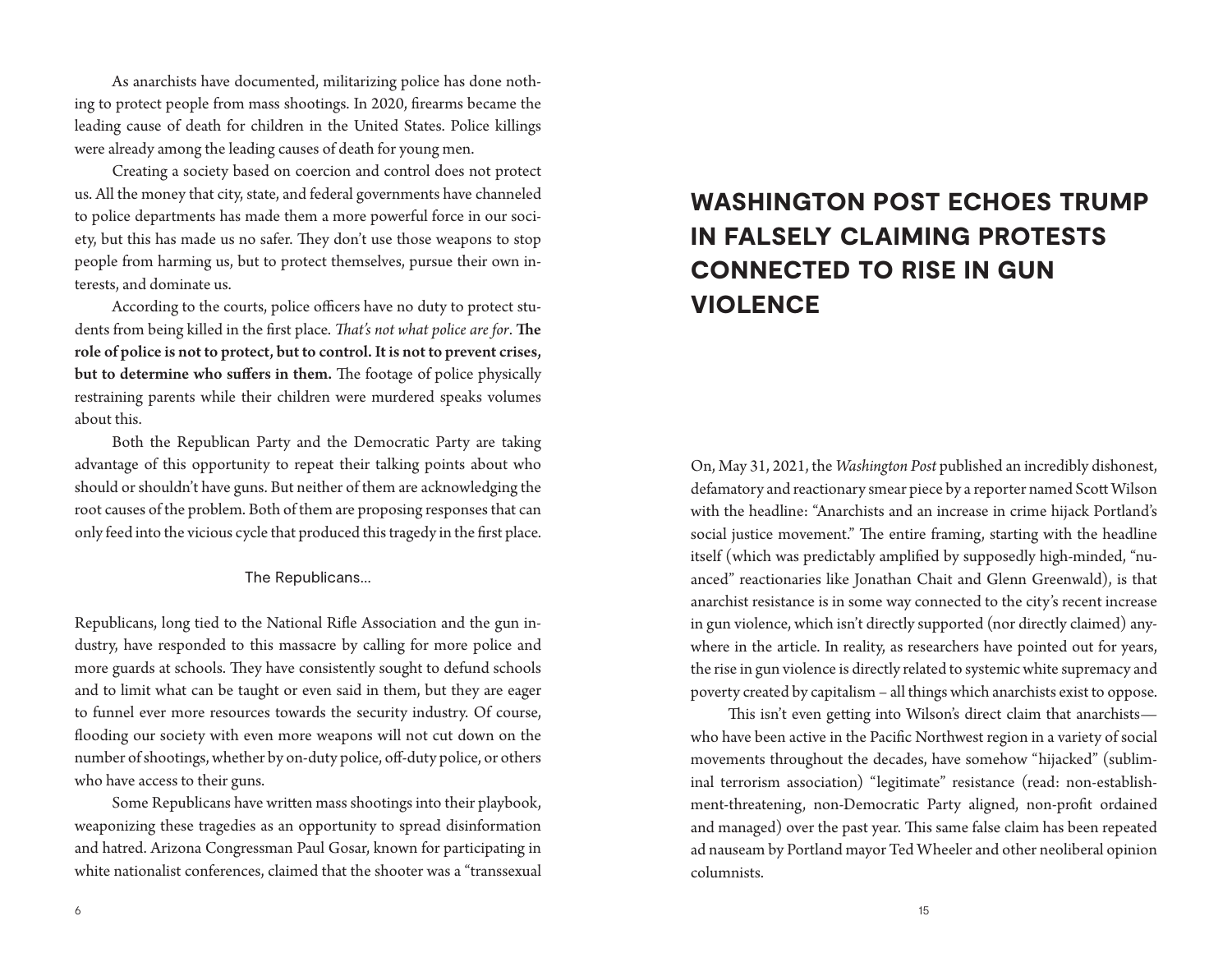have no legal imperative to protect us. In Castle Rock v. Gonzales, the US Supreme Court ruled that police do not have a constitutional duty to protect someone.

The police do not care about us and will almost always favor their own survival than the people they are "supposed" to protect. "Protect and Serve" is a highly effective PR campaign to trick people into thinking the police deserve the power they have and the violence they perpetuate is just the price we pay to be saved when there is a mass shooter or some other acute violence.

#### Defund, Disarm, Dismantle

Boulder's Chief of Police is expected to request additional funding for policing on April 27th as her department is losing officers left and right, which is in part due to local anti-police organizing. It wasn't a lack of equipment, personnel, or training that prevented SWAT from stopping the Boulder shooter, it was a lack of will to "protect and serve" the community members who were being murdered.

The Boulder Police Department and their allies in city government have already begun the PR spin that the police response was swift, fearless, and effective, as police departments do after every crisis. It is imperative that community members see through the seizing of crisis to build power by police departments, particularly when they consistently fail to protect our communities from immediate harm.

The rote back-patting of law enforcement for their supposed bravery at the end of every tragedy is a form of myth-making that serves to make people feel indebted to the police, and as a result, more compliant to their orders and the white supremacist hegemony they enforce. Every dollar given to the Boulder Police Department in the false hope that it will stop another mass shooting will be used to maintain the force's disproportionate stop and arrest rate of Black people and their scorched earth policy on people experiencing homelessness.

leftist illegal alien," repeating a lie that had appeared on the far-right recruiting platform 4chan. Right-wing media personality Candace Owens also spread this lie. It was no coincidence that a group of bigots repeated this claim as they assualted an underage trans girl shortly afterwards.

Some rank-and-file Republicans may be credulous enough to believe these lies, which are constantly updated to keep ahead of fact-checkers in the news cycle. Other Republicans surely recognize them as falsehoods but in a world of fake news, boldly proclaimed falsehoods are interpreted as a show of force.

This cynical strategy creates a feedback loop. The worse things get, the further society descends into self-destructive violence, the more opportunities there are to blame this violence on an Other—whether trans, leftist, undocumented, or Black—against whom ever more violent force is required. This is why no amount of mass shootings—and there have already been 214 this year—will discredit the Republicans, as far as their base is concerned.

#### …The Democrats…

Democrats, on the other hand, have called for more gun control. Some Democrats on the left are even coming around to understanding that no amount of policing is going to put a stop to mass shootings. But the problem is—who would enforce stricter gun laws? The police, of course. And they would enforce those laws just as selectively, and with just as much racism and violence, as they enforce all the other laws on the books.

There are more than 400 million privately owned firearms in the United States, well over one per human being. Now that those are in circulation, it will be hard to put the genie back in the bottle. Buy-back campaigns might have some small impact, but as long as there are armed white nationalists and armed police, other people will be rightly hesitant to give up their guns. Until our society is ready for multilateral disarmament—including the state—those guns are going to stay in circulation, and police efforts to *control* them will only lead to more imprisonment and police violence.

If, at the end of an unprecedentedly invasive crackdown, only police retained access to firearms in the United States, that would not put an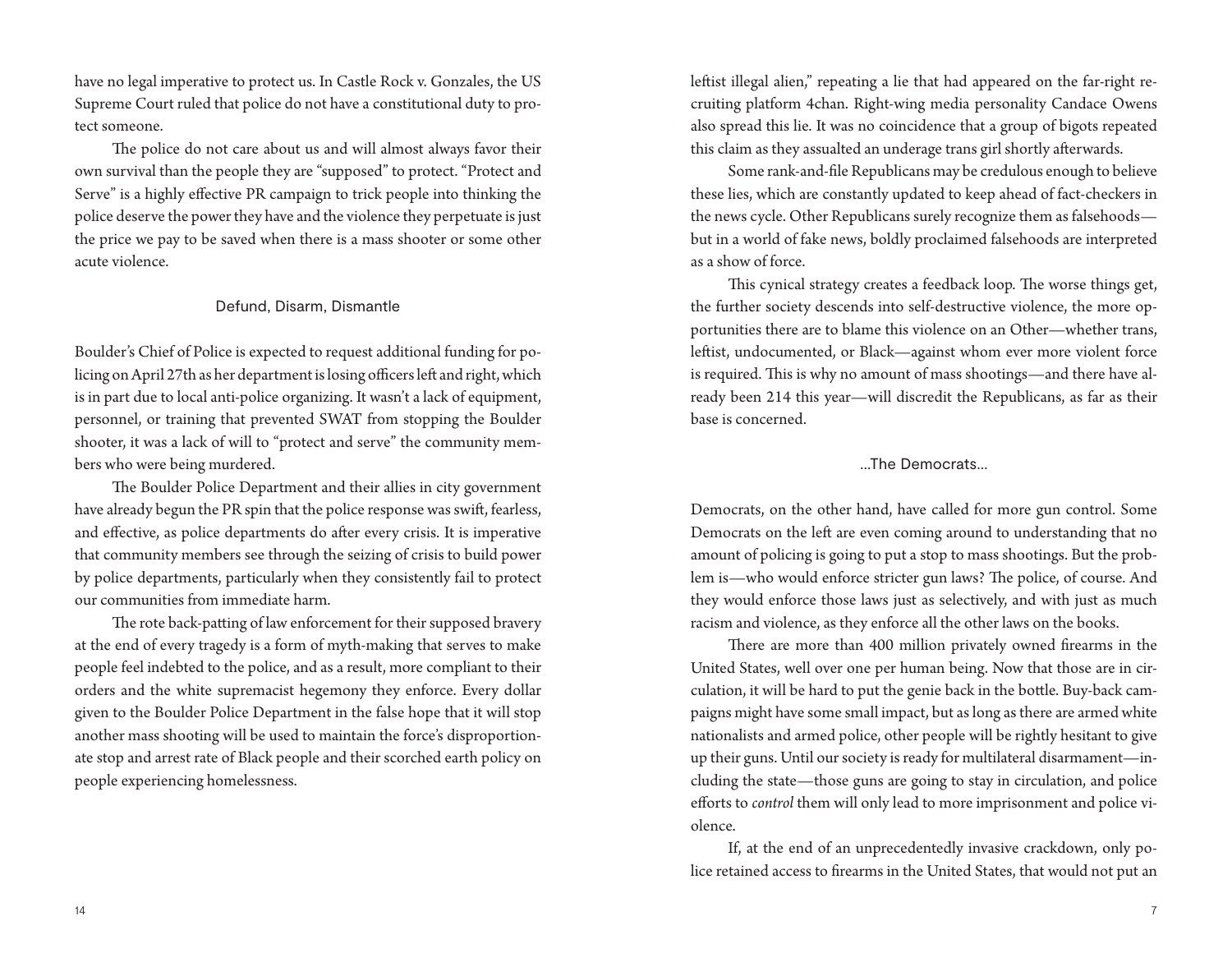end to white supremacist mass shootings like the one in Buffalo. Police are disproportionately involved in white supremacist movements—even if we don't count the murders they commit on the job.

Even when Democrats criticize the behavior of police—for example, their cowardice in Uvalde—this always serves to rationalize directing more resources towards police and their surrogates. As long as the logic of the punitive justice system remains unquestioned, even the fiercest criticisms will be used to justify calls for new police training compounds and programs.

Republicans don't want to hinder white vigilantes' gun access, because they see white vigilantes as essential to preserving the prevailing social order. Democrats want the state to have a monopoly on force, because they believe that this is the best way to preserve that same social order. Under Biden, Democrats have done everything they can to rehabilitate the image of police while falsely associating the steady increase in violence and desperation with movements to abolish police and efforts to abolish the disparities in wealth and power that the police exist to impose.

#### …And Us

What is the solution, then? What can we do to put a stop to mass shootings?

If the police exist to protect the wealthy (and themselves), then as disparities in wealth and power increase, the police will protect fewer and fewer people. This is not a sign of their failure; it is precisely what they have always done.

The gulf between the wealthy and the poor has steadily increased for decades now, alongside police violence and mass shootings. The resulting desperation and despair contribute to people becoming mass shooters. The same goes for the scapegoating and demagoguery that arise in such a profoundly unequal, fearful, and acrimonious society.

If we want to stop the shootings, in the long run, we have to abolish all the mechanisms that create these inequalities, and all the forces that preserve capitalism, white supremacy, and patriarchy. In this regard, the fight to stop mass shootings must set itself much broader goals if it is to succeed.

they had removed all while shots were being fired, or had been recently fired, is unacceptable and contrary to accepted protocol."

In 2019, when two shooters attacked the STEM School in Highlands Ranch, Colorado, it was not the police who stopped the shooters, but students and a private security guard (who accidentally shot two other students with a gun he was not supposed to have). Despite the lack of police involvement in stopping the shooting, then President Donald

Trump thanked "first responders" for "bravely intervening" in the shooting.

In 2015 when white supremacist Dylan Roof attacked the Emanuel African Methodist Episcopal Church, police arrested him the next day, well after he had completed his attack and attempted suicide.

While there isn't enough information yet to determine what the Atlanta Spa shooter's plan, it is likely the shooter was apprehended after he completed his attacks and was fleeing to Florida.

In 2013, when Sandy Hook Elementary School was attacked, police parked a quarter mile away from the school, walking along the tree line to get to the school, and were ultimately unsuccessful at stopping the shooting. However, immediate organization from teachers and faculty to barricade and hide children from the shooter did save lives.

This same mutual aid was likely crucial at preventing further loss of life during this week's shooting as armored police sat and waited outside.

#### They Don't Care About Us

There has been decades of police reform and militarization to respond faster and more effectively to mass shootings since Columbine, and yet we frequently see police put their own safety above that of the people they are supposed to protect. The military equipment purchases justified by tragedies like Columbine are much more frequently and effectively used against struggles for liberation than mass shooters.

In Boulder, only 5% of the police department live in the city. They are not part of the community. They drive in from out of town to harass homeless people and their allies, maintain Boulder's white super-majority, and ensure that business runs smoothly. As many already know, the police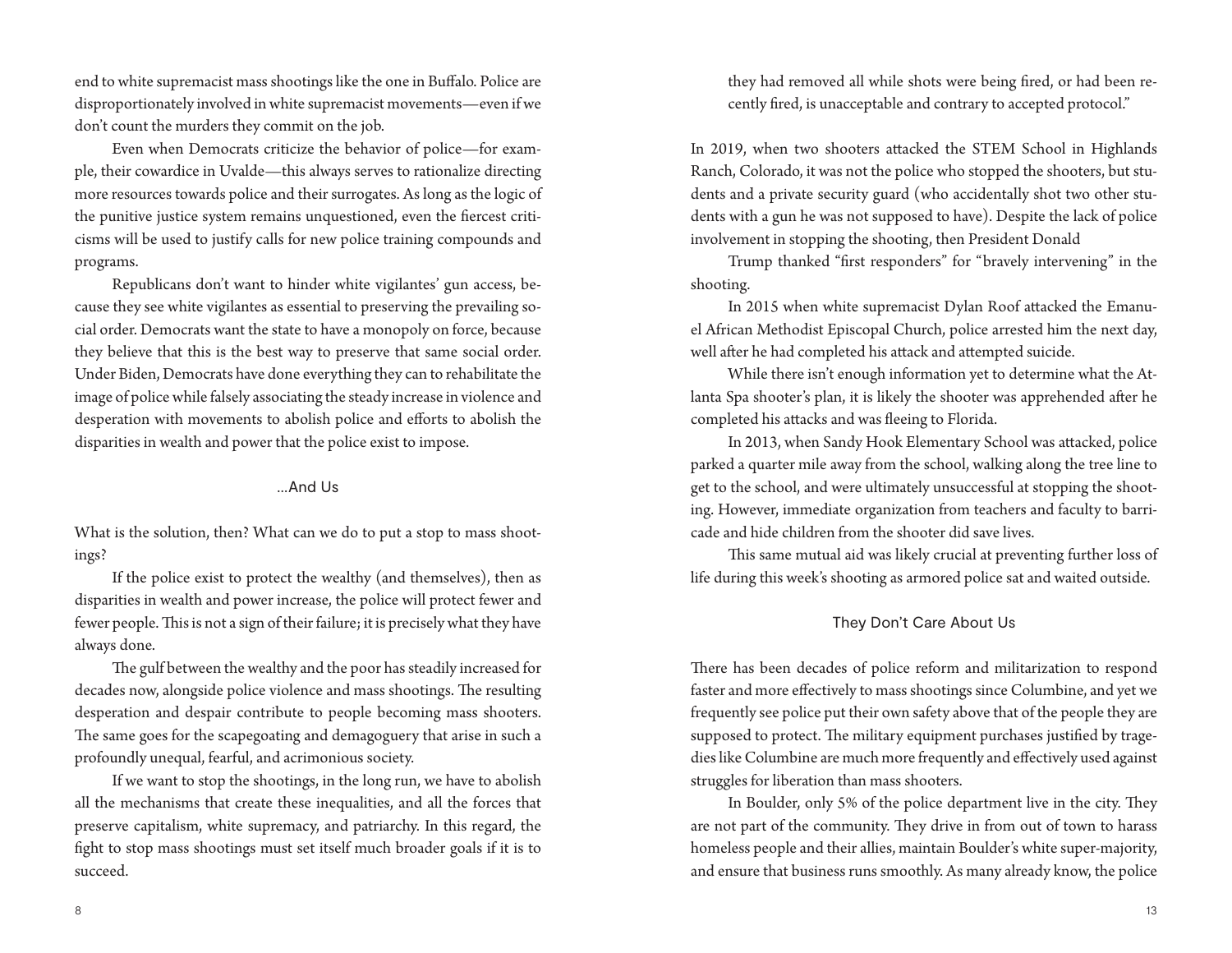Community members who watched the livestream were outraged by the painstakingly long response by SWAT to stop the shooting.

While victim's families were still trying to find out the status of their loved ones, the community was subjected to a press conference in which Boulder Police Department Commander Yamaguchi eulogized Officer Talley, emphasized his status as a police officer, and made specific requests to respect his family. The nine other victims were simply mentioned as a "loss of life." Commander Yamaguchi then praised the 45-minute response time to the shooting as "quick" and congratulated his department and the others that responded.

That night, the Boulder Police Department held a memorial caravan for officer Talley the night of the shooting which greatly disrupted traffic. Authorities had not yet released the identities of the victims, nor announced the death toll. Police from around the state held another memorial caravan on Wednesday for officer Talley, and no one else.

#### Decades of Failure

Standing around outside mass shootings in military gear is unfortunately how many of these horrific attacks are handled by law enforcement.

The police who responded to the 1999 shooting at Columbine High School were widely criticized for their slow delay in entering the school and their failure to stop the shooters.

The Pulse Nightclub shooting in Orlando, Florida occurred as an off-duty cop hired as security abandoned his post. Police responded to the shooting by arresting injured victims instead of apprehending the shooter.

A Florida State Commission report on the Stoneman Douglas High School shooting in Parkland, Florida echoes what we witnessed on Monday in Boulder, stating that, "None of these BSO deputies immediately responded to the gun shots by entering the campus and seeking out the shooter." Further delays to stopping the Parkland shooter were attributed to police running back to their cars to retrieve body armor:

"Deputy sheriffs who took the time to retrieve vests from containers in their cruisers, removed certain equipment they were wearing so that they could put on their vests, and then replaced the equipment

During active shooter drills at schools across the United States today, children are taught that their best bet in the event of a shooting is to fight back—to throw textbooks or chairs or whatever they can get their hands on at the shooter. This is the response of a society that doesn't intend to protect children, that never has protected them. It indicates that we really are on our own. We have to understand this and start organizing accordingly, rather than putting our faith in politicians of any party.

One of the fundamental roles of police is to discourage us from solving problems ourselves, so we defer both our own safety and the resolution of conflict to the authorities. Yet most parents will risk more to protect their children than the police ever will. What would have been necessary for the parents in Uvalde to have been able to successfully address the shooting themselves, in defiance of the police? What grassroots institutions would need to exist, what resources and skills would need to circulate? It's horrifying to acknowledge, but we are in a situation in which more and more of us really have no better option.

If it's up to us to address these shootings, then rather than looking to the Democrats to tighten gun control via legislation and police action, we might begin by asking what a direct action campaign targeting the gun industry itself might look like. What if we could sidestep the Rube Goldberg machine of party politics entirely to cut into the profit margins of the corporations that have been making a killing selling firearms?

There is no safety without self-determination. To be safe, we have to be the ones who define what counts as safety, and we have to have the power to shape the conditions of our lives. So far, the most effective participants in the movement against mass shootings have been the students who have staged walkouts from their schools. Another starting point is to make sure that student organizers have all the support and resources they require as they figure out for themselves how best to preserve their lives.